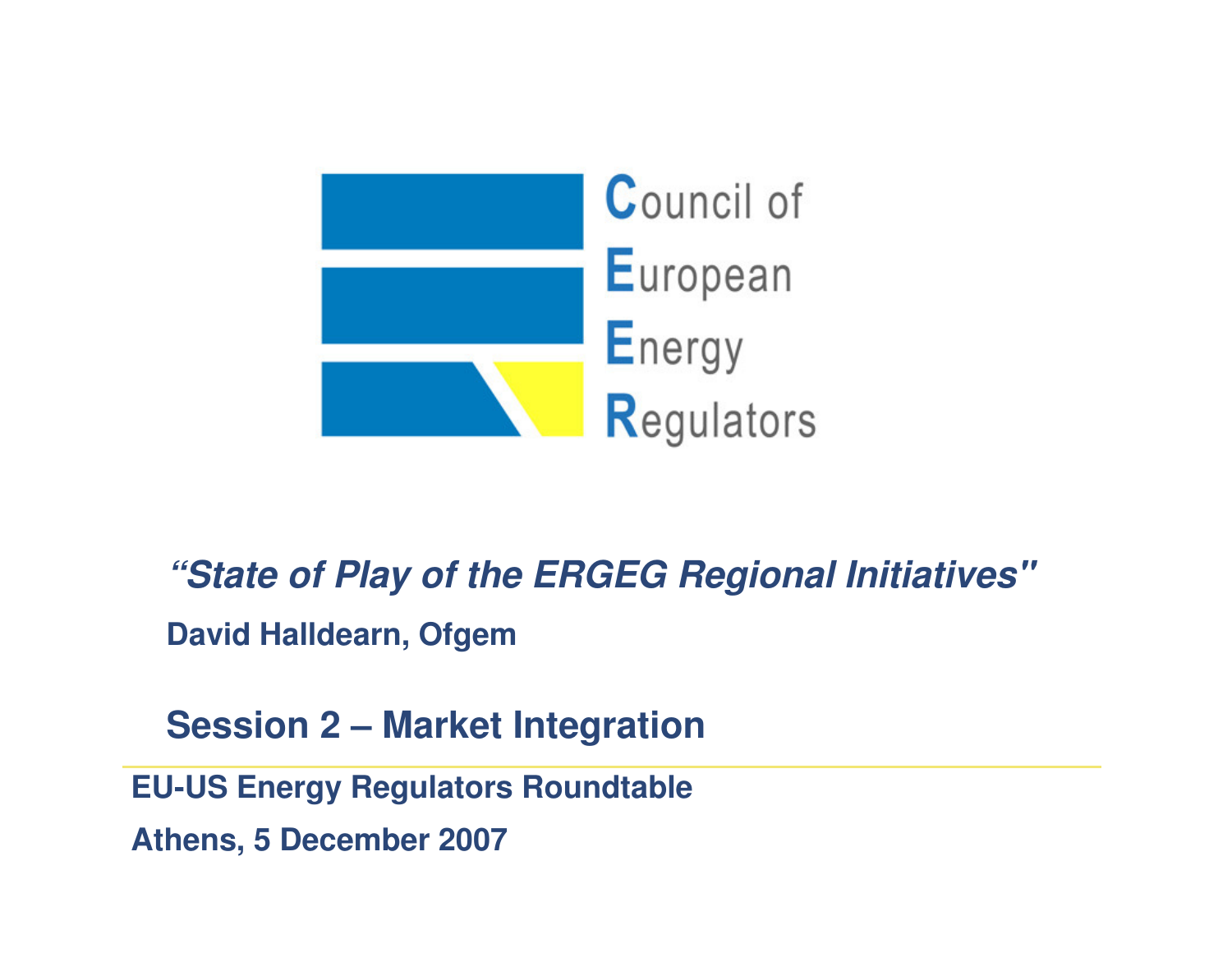# **ERGEG Regional Initiatitive - Objectives**



- $\bullet$ Ultimately, to create a single European electricity and gas markets
- •• *via* interim step of regional markets, and building on and fostering integration of currently largely separate national markets

Specifically:

- •Establish (better) functioning regional markets
- $\bullet$ Identify and publish priority areas for tackling barriers to trade
- $\bullet$ Establish and publish action timetable
- $\bullet$ Identify who should take action
- •Monitor and foster progress

Bottom-up process to mesh with top-down EU inititives

## **Common principles, not standard market design or common rules**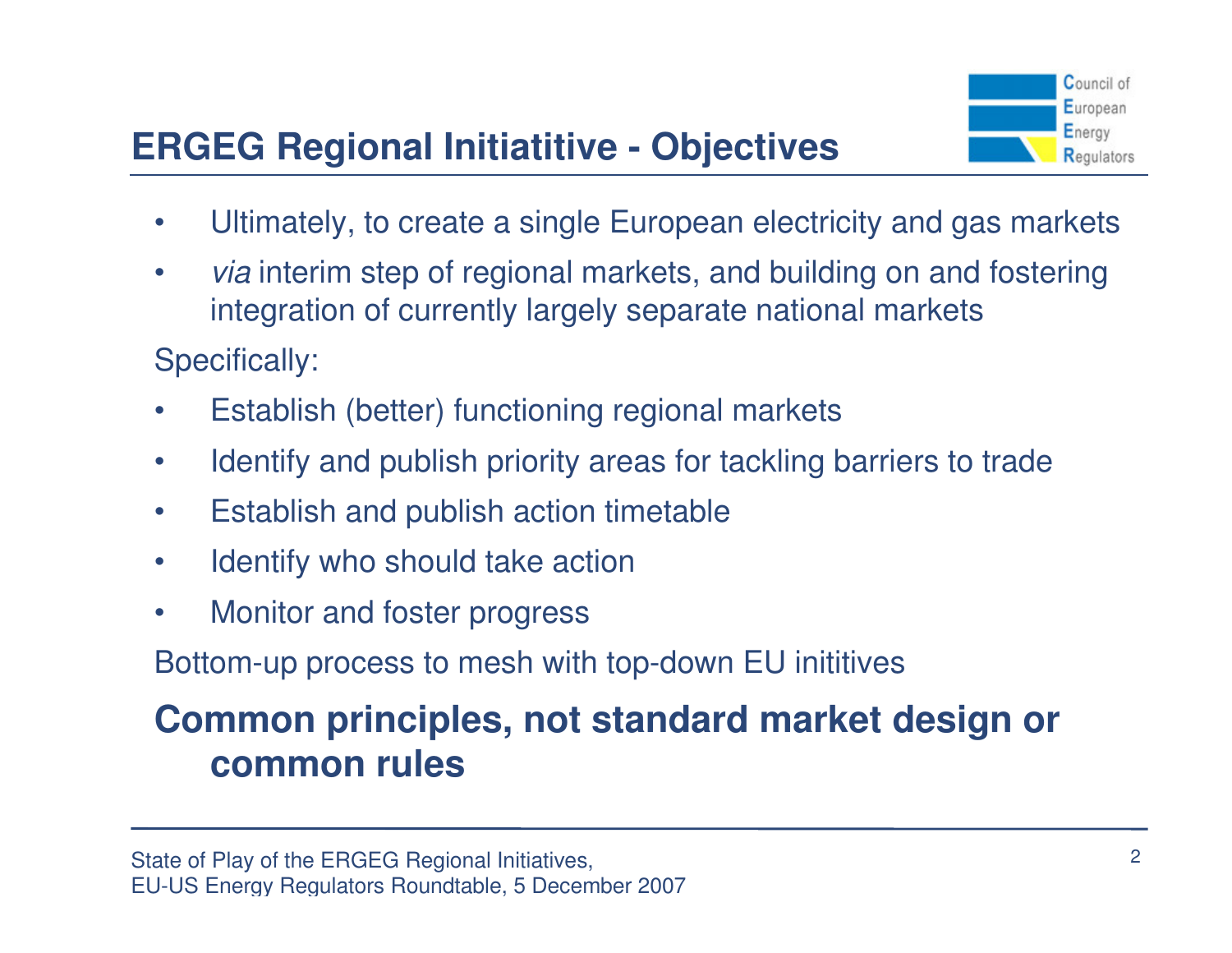# **7 +1 Electricity Regional Initiative Projects**





State of Play of the ERGEG Regional Initiatives, EU-US Energy Regulators Roundtable, 5 December <sup>2007</sup>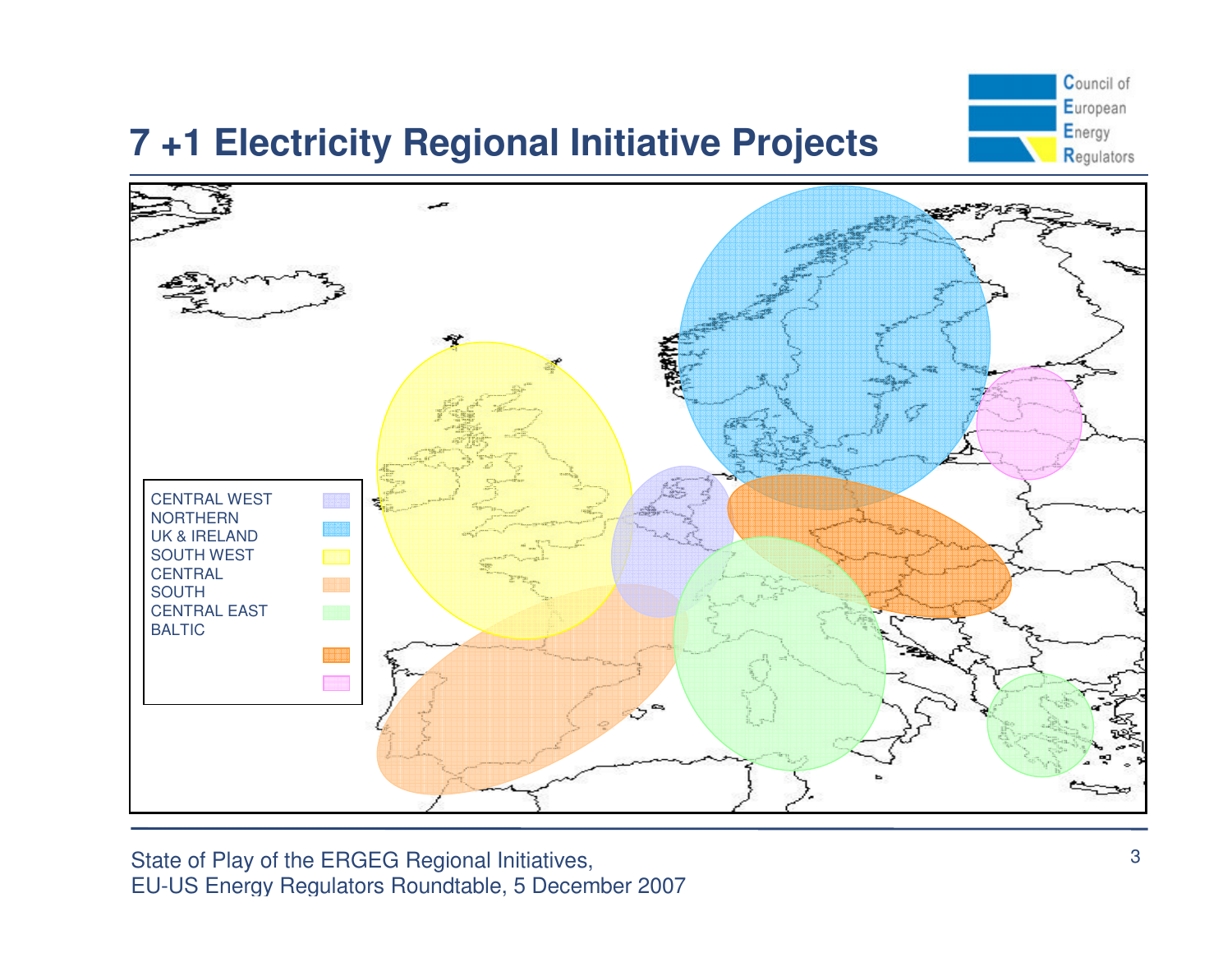

# **Gas Regional Initiative (GRI)**



State of Play of the ERGEG Regional Initiatives, EU-US Energy Regulators Roundtable, 5 December <sup>2007</sup>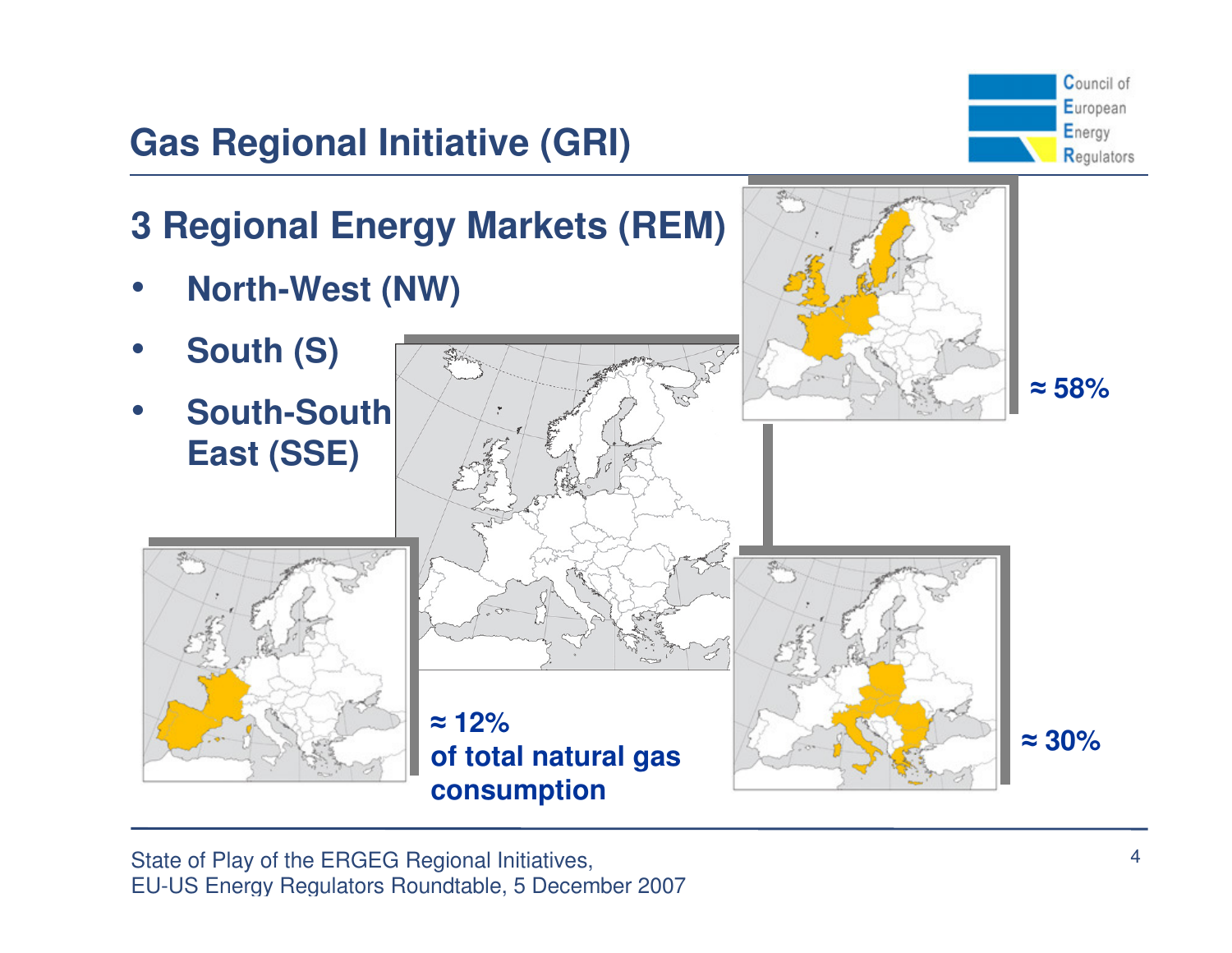

### **The Regional Initiatives - state of play after 18 months**

| <b>GRI</b>                                                                                     | ERI                                                                                                                                                                                     |
|------------------------------------------------------------------------------------------------|-----------------------------------------------------------------------------------------------------------------------------------------------------------------------------------------|
| • Three regions established;                                                                   | • Seven regions established;                                                                                                                                                            |
| • Working arrangements in place;<br>• Priorities and actions agreed.                           | Working arrangements in place almost<br>everywhere;                                                                                                                                     |
|                                                                                                | • Priorities and actions agreed almost<br>everywhere.                                                                                                                                   |
| Priorities include transparency, development<br>of hubs, interconnections and interoperability | Priorities include an improvements to congestion<br>management methods and use of<br>interconnections, wholesale market transparency<br>and balancing market integration or improvement |
| Workshops and public consultations (e.g.<br>transparency)                                      | Workshops and public consultations. Regions<br>have established dedicated workstreams<br>(implementation groups) to tackle particular<br>priority issues                                |

### **ERGEG commitment to transparency – see www.ergeg.org**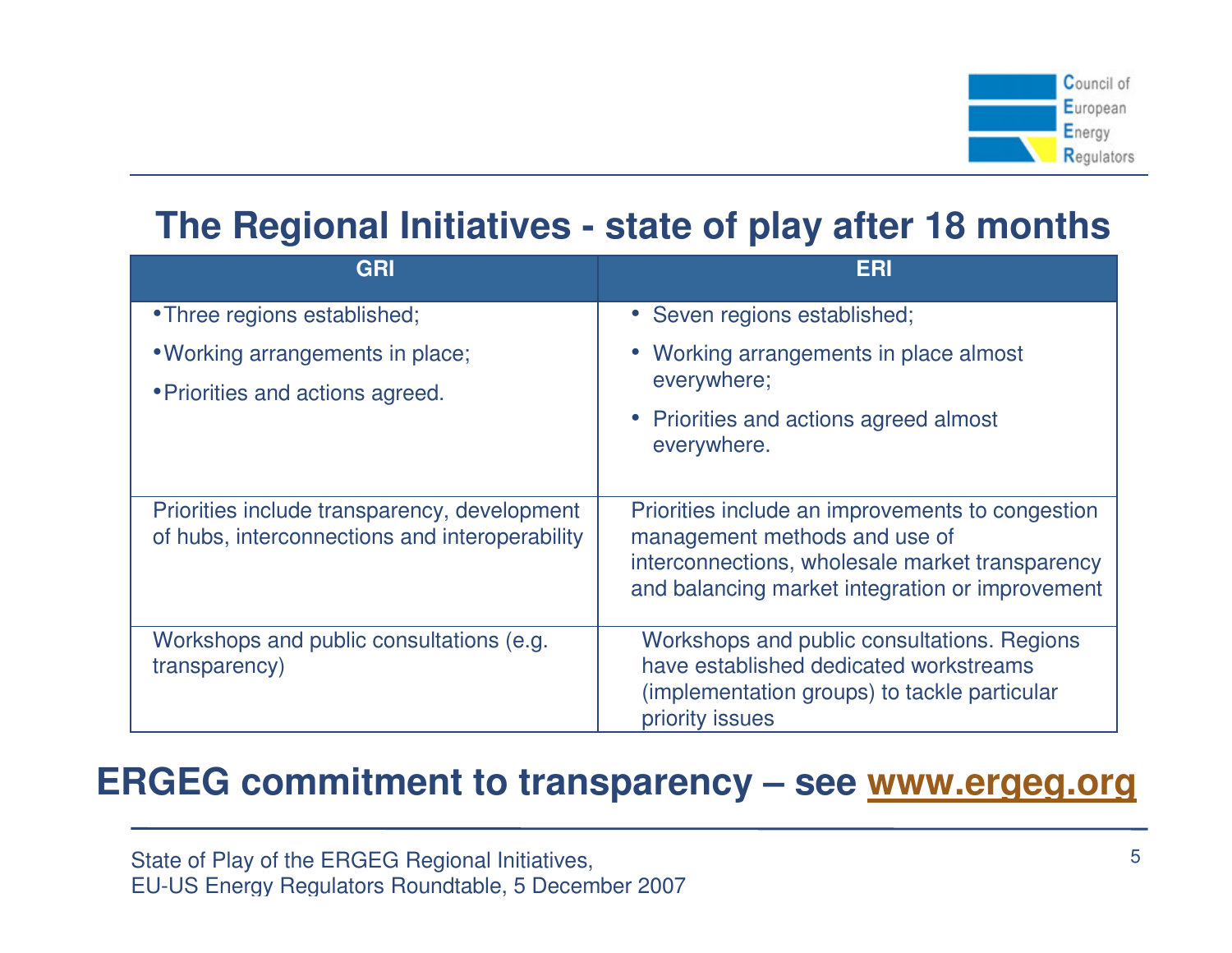## **Priority issues**



All regions have identified and pursue similar priority topics reflecting EU wide problems:

### **Gas**

- $\bullet$  **Interconnection and capacity**
- $\bullet$ **Transparency**
- $\bullet$  **Interoperability (including gas balancing)**
- $\bullet$  **Development of gas hubs**

### **Electricity**

- $\bullet$  **Congestion management methods**
- $\bullet$ **Transparency**
- $\bullet$ **Balancing**
- $\bullet$ **Regulatory issues**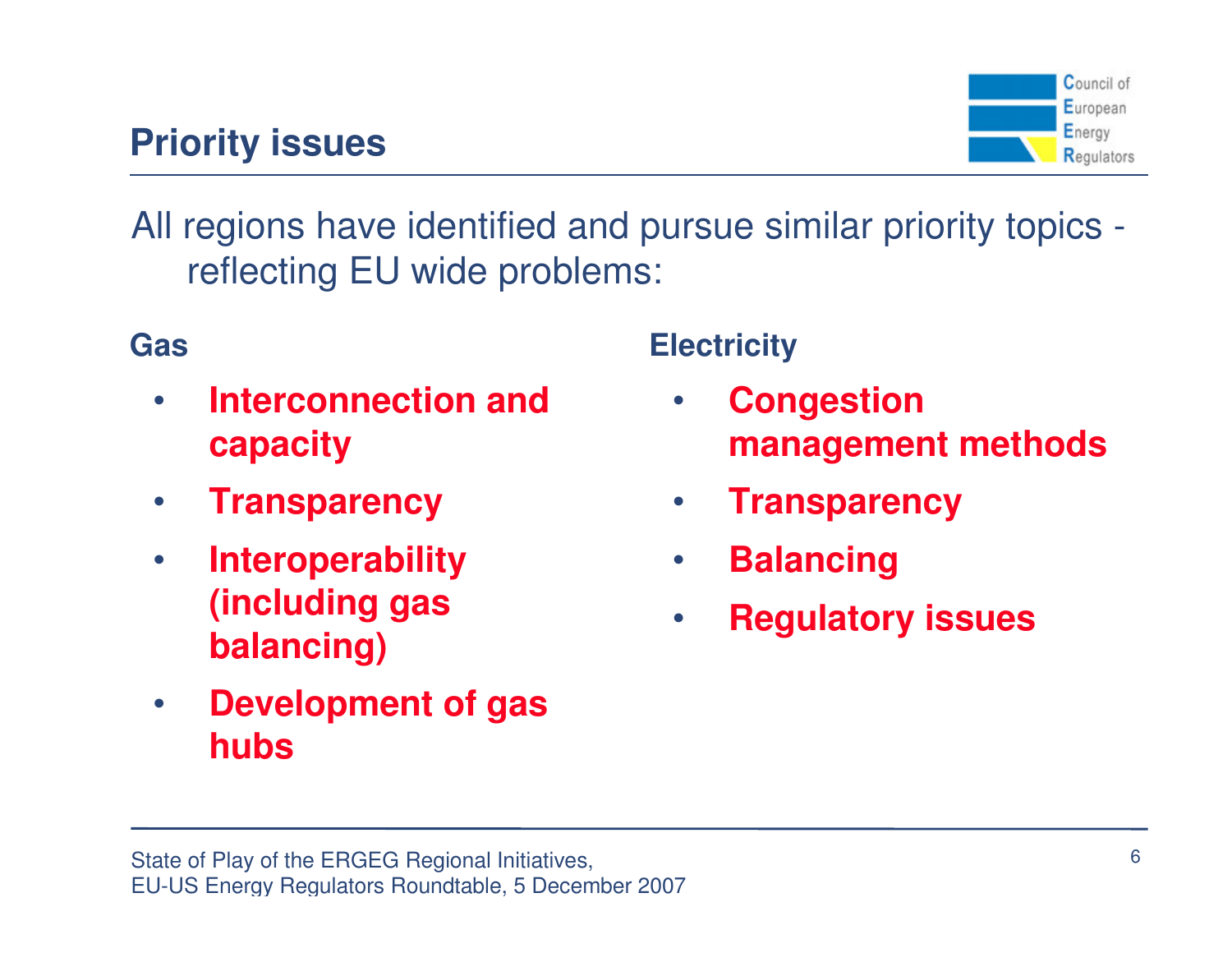

# **Successes – Gas**

#### **NW regionMore transparency**

 E.g. storage levels; new publications on capacity and flows•

### **More (access to) capacity on the way**

- Co-ordinated open seasons between Fluxys and GRTgaz •
- $\bullet$ Launch of secondary Day Ahead Pilot
- •Implementation of a service of "conditional transit" to improve the use of Fluxys' grid
- More x-border regulatory co-ordination•
	- MoU between Regulators of the NW region signed in October 2007. •

### **Sound dialogue between regional players established:**

- $\bullet$ Transparency in capacity of flows
- Balancing: analysis of 'gaps' when flowing x-border gas •
- $\bullet$ Hubs: work on GTF and extension to more hubs
- Investments (lead with TSO's): decision on a website with overview of open seasons in NW region $\bullet$

State of Play of the ERGEG Regional Initiatives, EU-US Energy Regulators Roundtable, 5 December <sup>2007</sup>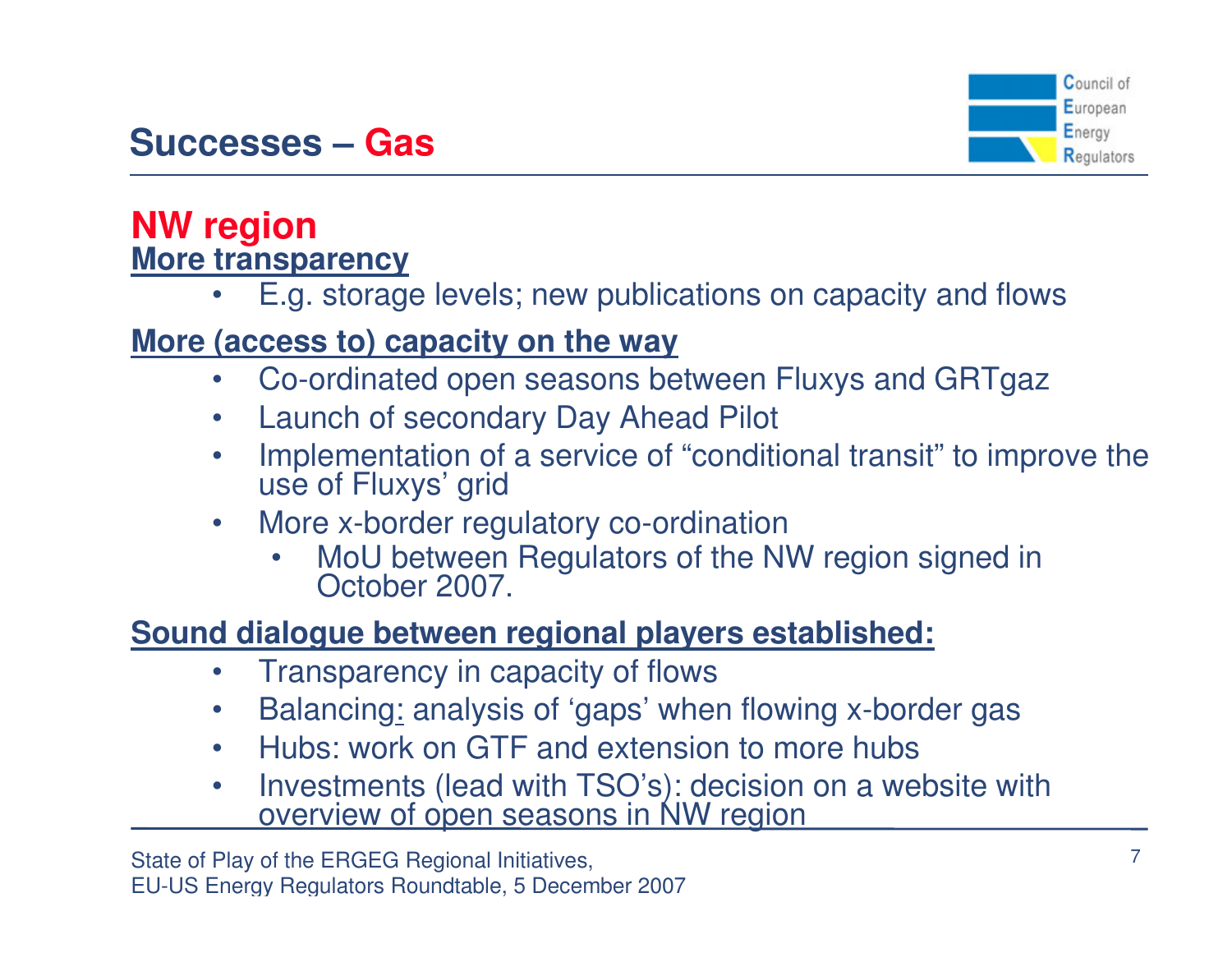

# **Successes – Gas**

### **South Region**

- **A coordinated open season procedure under analysis** $\bullet$
- **Common new infrastructure plan for French-Spanish interconnections**•
- $\bullet$  **Agreement between the governments of Portugal and Spain on the development of MIBGAS market**
- $\bullet$  **TSOs and storage operators committed to improve transparency according to the consultation analysis made by regulators**

### **SSE Region**

- **Market players agreed on a plan by stages to develop the Hub in**  •**Baumgarten as a regional balancing point**
- $\bullet$  **TSOs committed to implement a standardized bulletin board for secondary market trading**
- **TSOs committed to offer a one-stop shop service for capacity**  •**bookings**
- $\bullet$ **TSOs and SSOs agreed to make transparent regional Investment plan**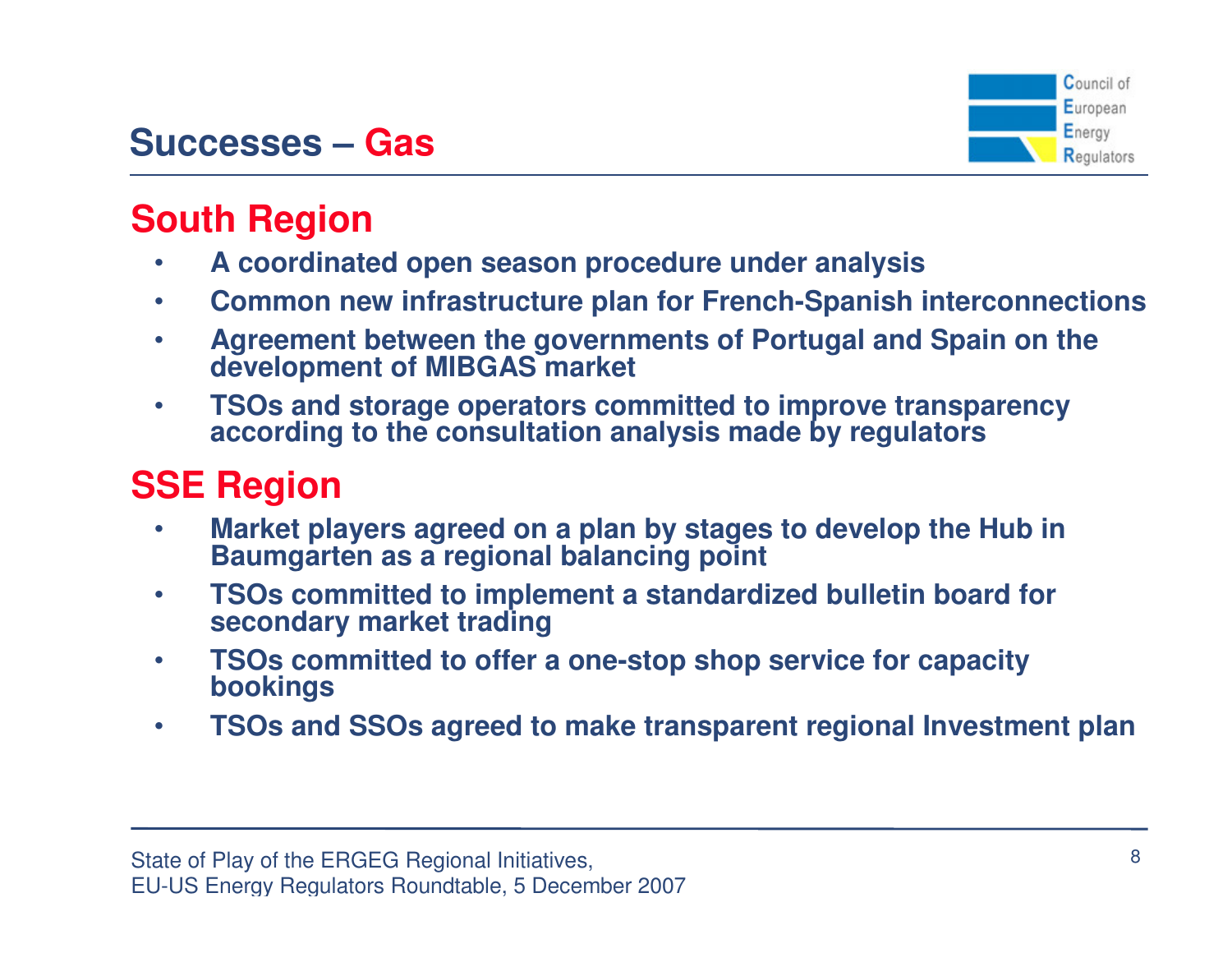

## **Central West Region**

- $\bullet$ **Nov 06 - Tri-lateral market coupling Belgium-Netherlands-France**
- •**Feb 07 - Regulators' Regional Action Plan published**
- $\bullet$  **Jun 07 - MoU of Ministries, Regulators, TSOs, PX'es and NWEMPP of the region concerning the implementation of day ahead flow-based market coupling and on security of supply issues and supporting the Action Plan**

## **France-UK-Ireland**

- • **Public consultations on proposals for:**
	- $\bullet$ **Transparency**
	- **Cross border balancing** $\bullet$
	- **Improved Interconnector capacity utilisation**•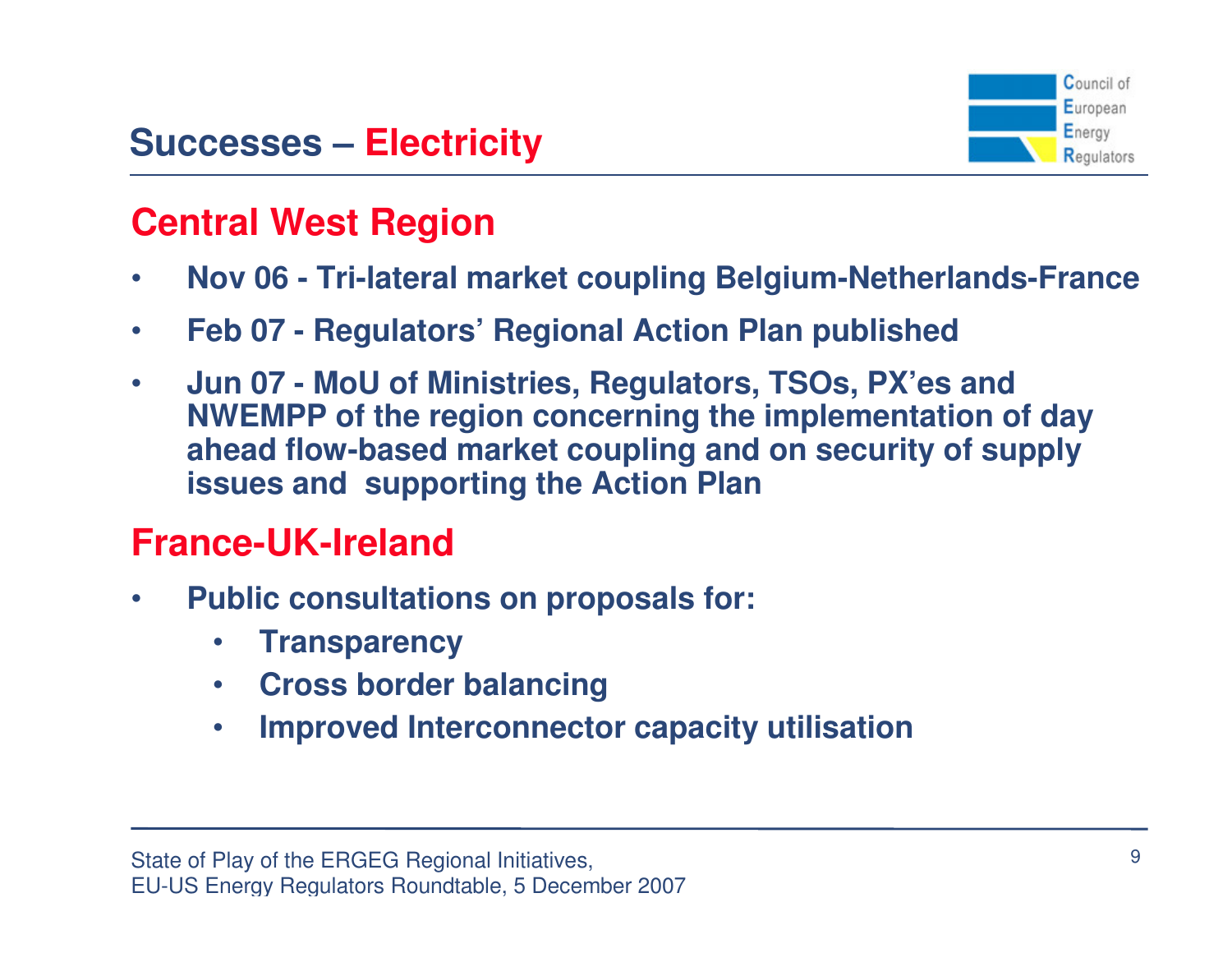

### **Central-South**

- **Jan 07 - Implementation of bilateral coordinated explicit auctions** $\bullet$
- $\bullet$ **Mar 07 - New workplan agreed by Regulators and TSOs**
- $\bullet$  **July 07 – agreement on a workplan towards harmonised explicit auction rules for 2008 allocations and implementation of intra-day allocation**

## **South-West**

- $\bullet$ **Jul 07 - Launching of MIBEL**
- **Jul 07 - Implementation of a secondary capacity market on the**  •**French-Spanish market**
- •**Aug 07 - Publication of the Regulators' regional Action Plan**

## **Baltic**

 **Work focused on balancing and ITC, reports under preparation**•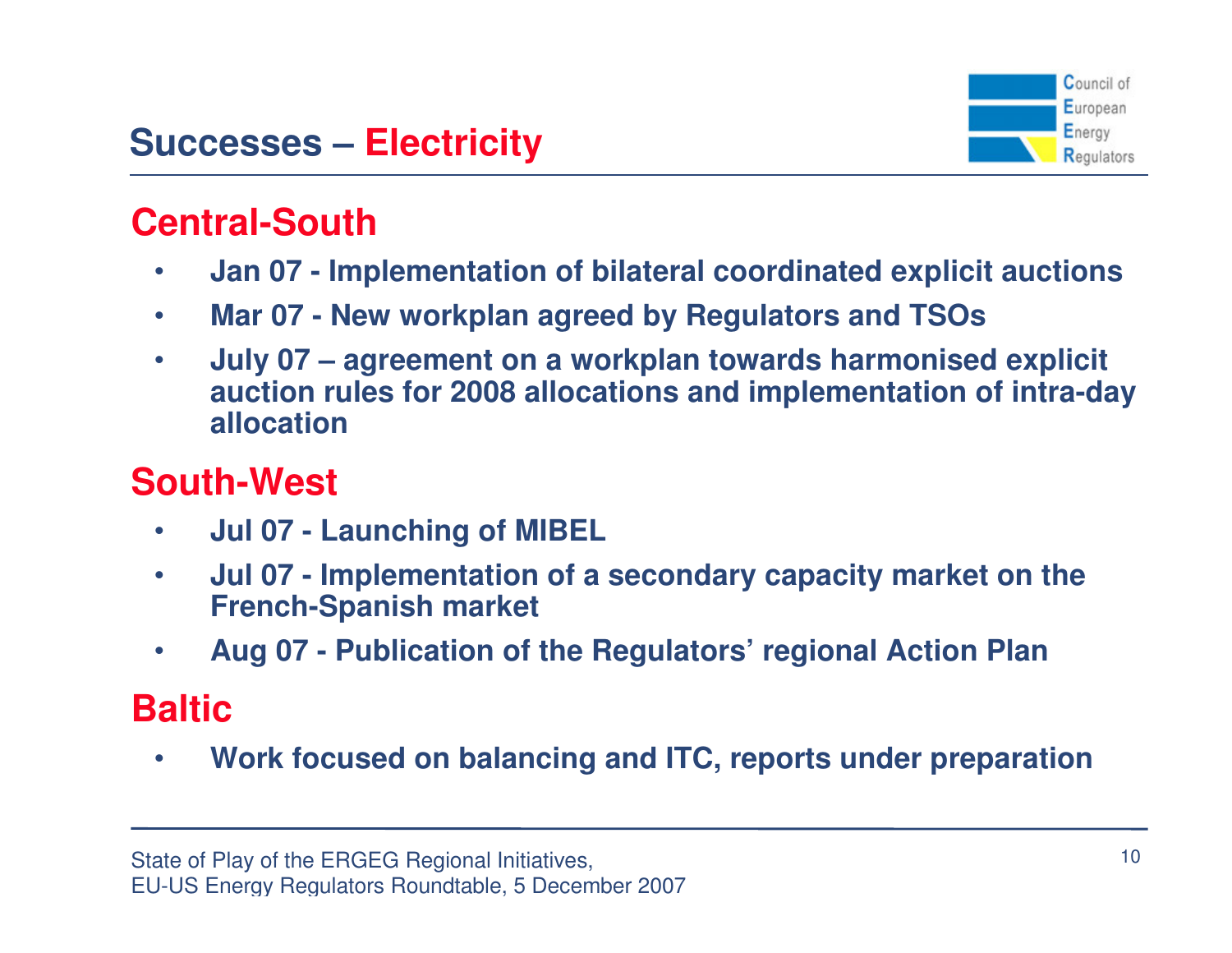

### **Central East Region**

- • **Congestion Management – agreement to go towards flow based capacity allocations and establishment of common auction office in Munich**
- $\bullet$  **Project plan provided by TSOs and establishment of 2 TSO working groups**

### **Northern**

- $\bullet$  **Implementation of day- ahead market coupling between Germany and Denmark on the agenda, planned commissioning mid 2008**
- • **Sept 07 – publication of the Transparency report, implementation in two phases starting beginning of 2008 (information on load, transmission, balancing, wholesale) and 2nd phase July 2008 (generation), information to be published on websites of TSOs/PEXs**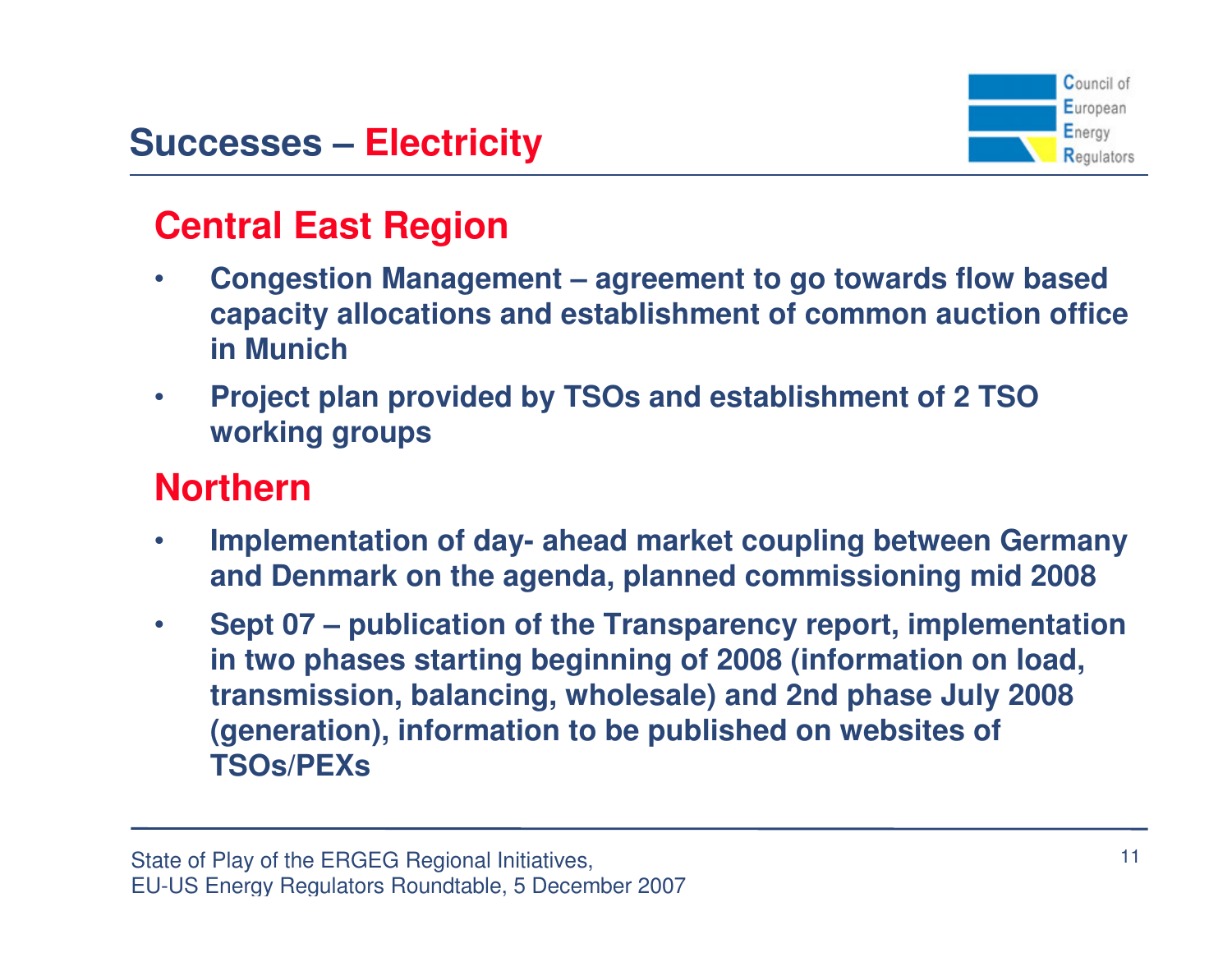

- $\bullet$  **Regulatory gap that could delay the overall integration process**
	- • **Differences in competences of regulators, possibilities for cross-border cooperation and action**
	- •**Lack of flexibility in some national legislation**
	- •**How a single regional auction office would be regulated?**
- $\bullet$  **Differences in market designs**
	- • **e.g. absence of a liquid and transparent day-ahead reference price in some EU countries, diversity of status and roles of existing power exchanges in Europe, etc.**
- $\bullet$  **Resources:** 
	- • **regulators, TSOs, stakeholders often involved in several regions, topics**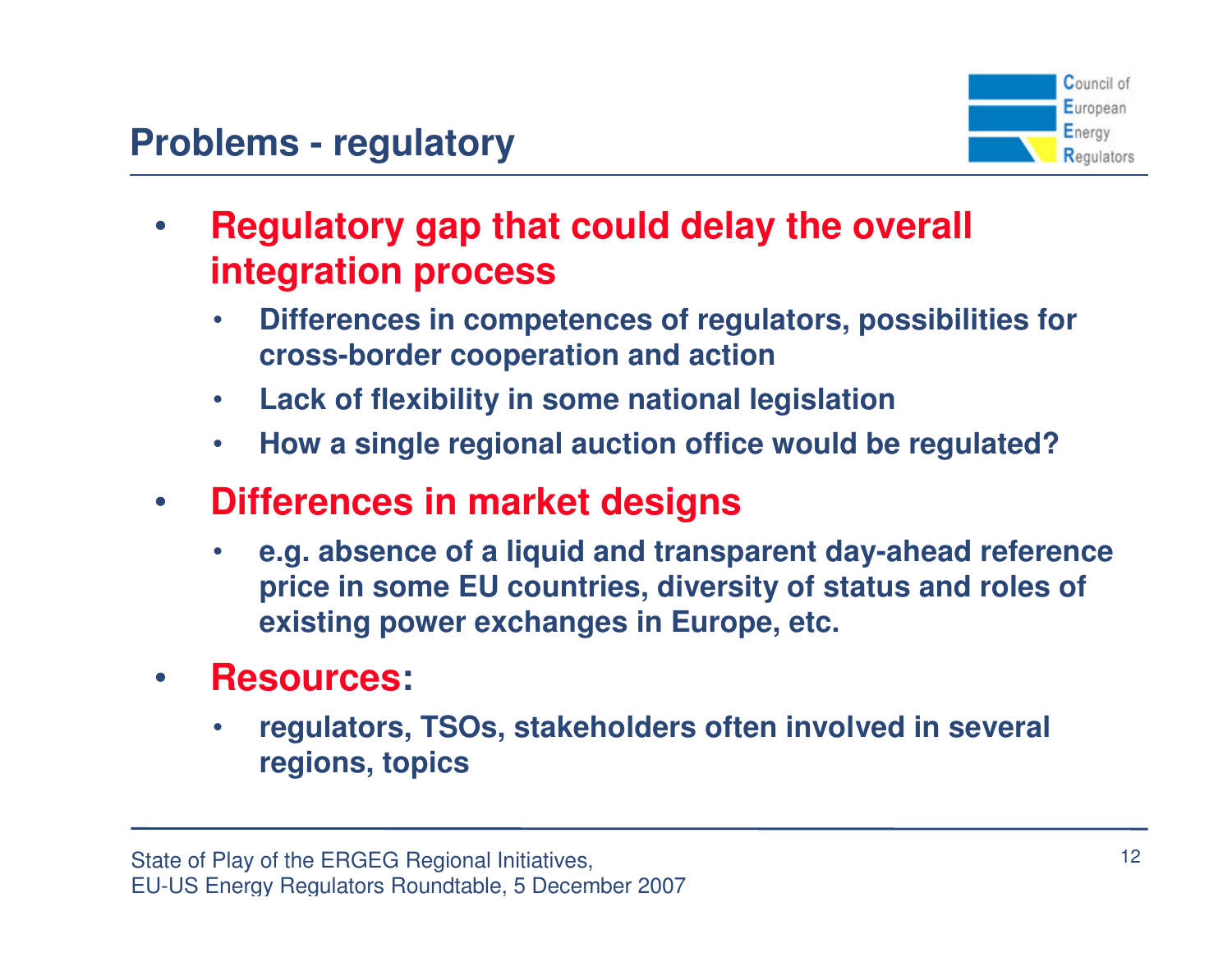

- $\bullet$ **Primary legal framework has gaps and obstacles**
- $\bullet$  **Examples:**
	- • **Dutch as well as German legislation prohibits economic allocation of primary capacity**
	- $\bullet$  **German regulation prescribes that prices for capacity on the secondary market may not be significantly higher than the tariffs on the primary market**
	- $\bullet$  **Exchange of confidential information between NRAs is in most cases impeded by law**
	- $\bullet$  **Missing framework for effective TSO cross-border cooperation on e.g. capacity allocation, congestion management and investment**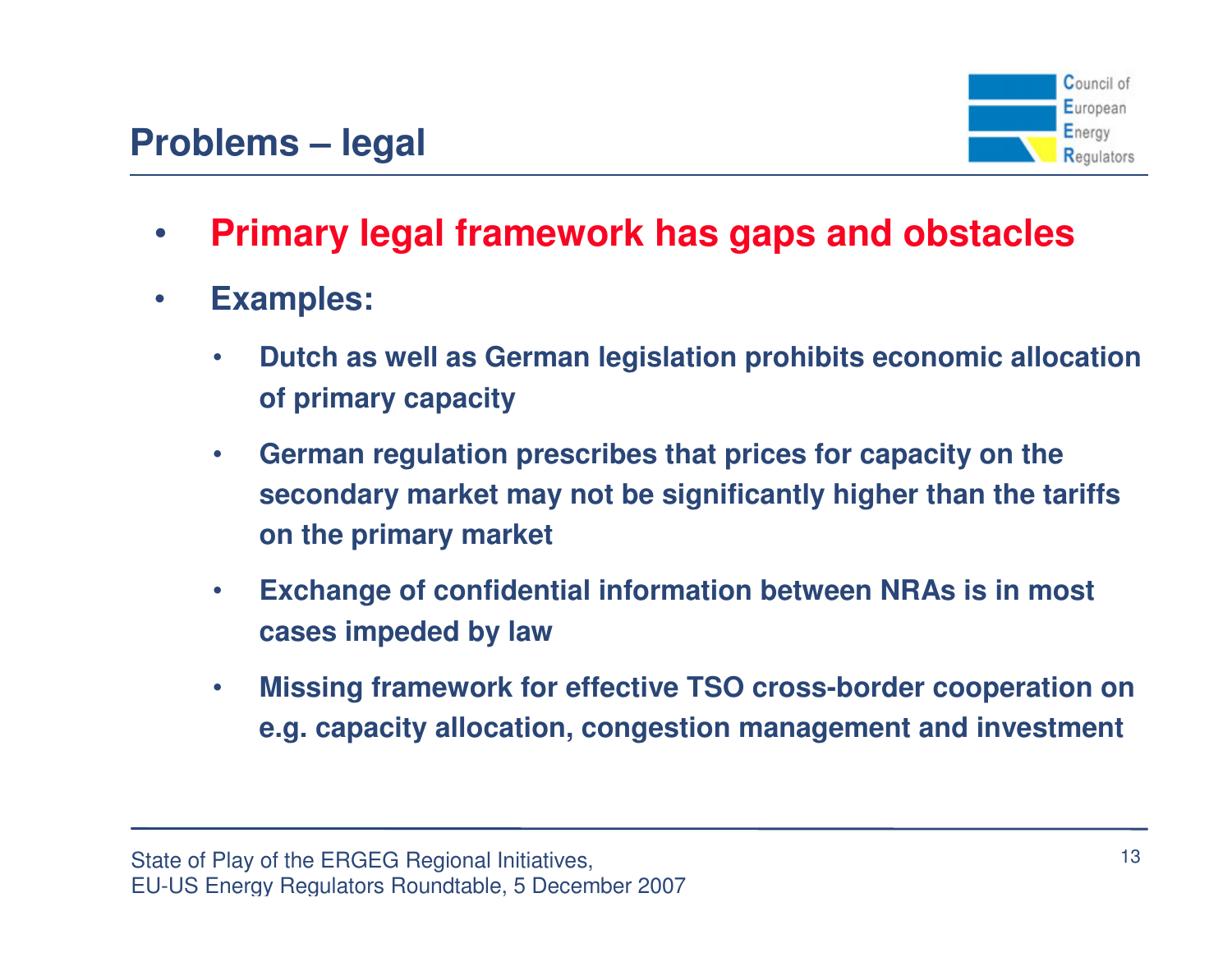# **Regional Markets in European Energy Policy**



- $\bullet$  **Commission's 'third legislative package' proposals - Implementation in 2011?**
- $\bullet$  **How can progress on market integration be maintained?**
	- •**regional market initiatives central to the answer**
	- •**also a mechanism for implementing new legislation**
- $\bullet$  **New strategy for convergence and reinforcement of regional market initiatives is needed:**
	- $\bullet$ **Energy Community**
	- •**Pentalateral Forum**
	- $\bullet$ **Belpex**
	- •**MIBEL**
	- **Nordic market initiative**•
	- •**MEDREG**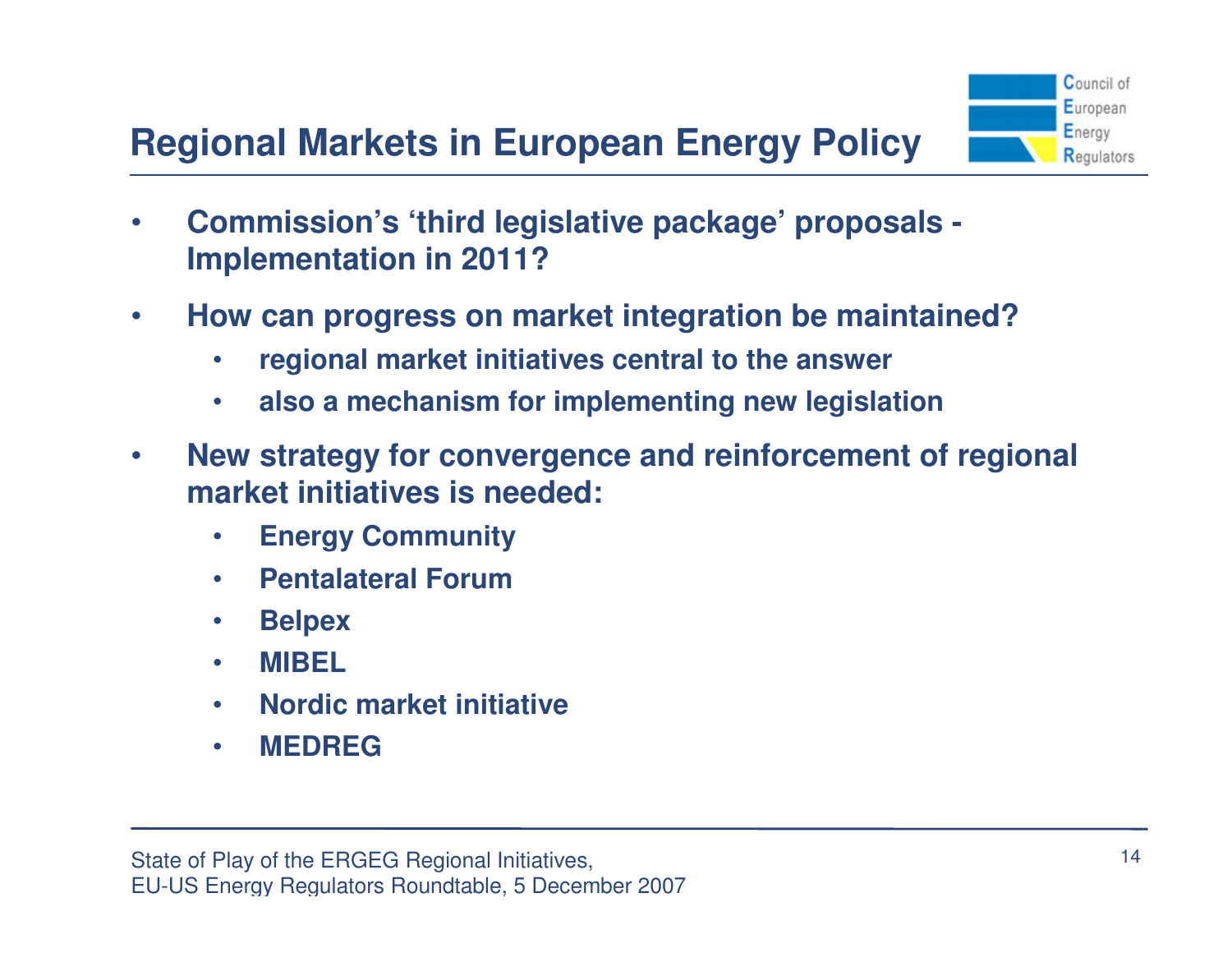

- $\bullet$  **How to engage governments whilst maintaining regulatory independence?**
- $\bullet$ **How to address new challenges – e.g carbon?**
- $\bullet$  **Europe's borders – what role do regional markets have in Europe's international policies?**
- $\bullet$  **How will industry restructuring affect regional market development?**